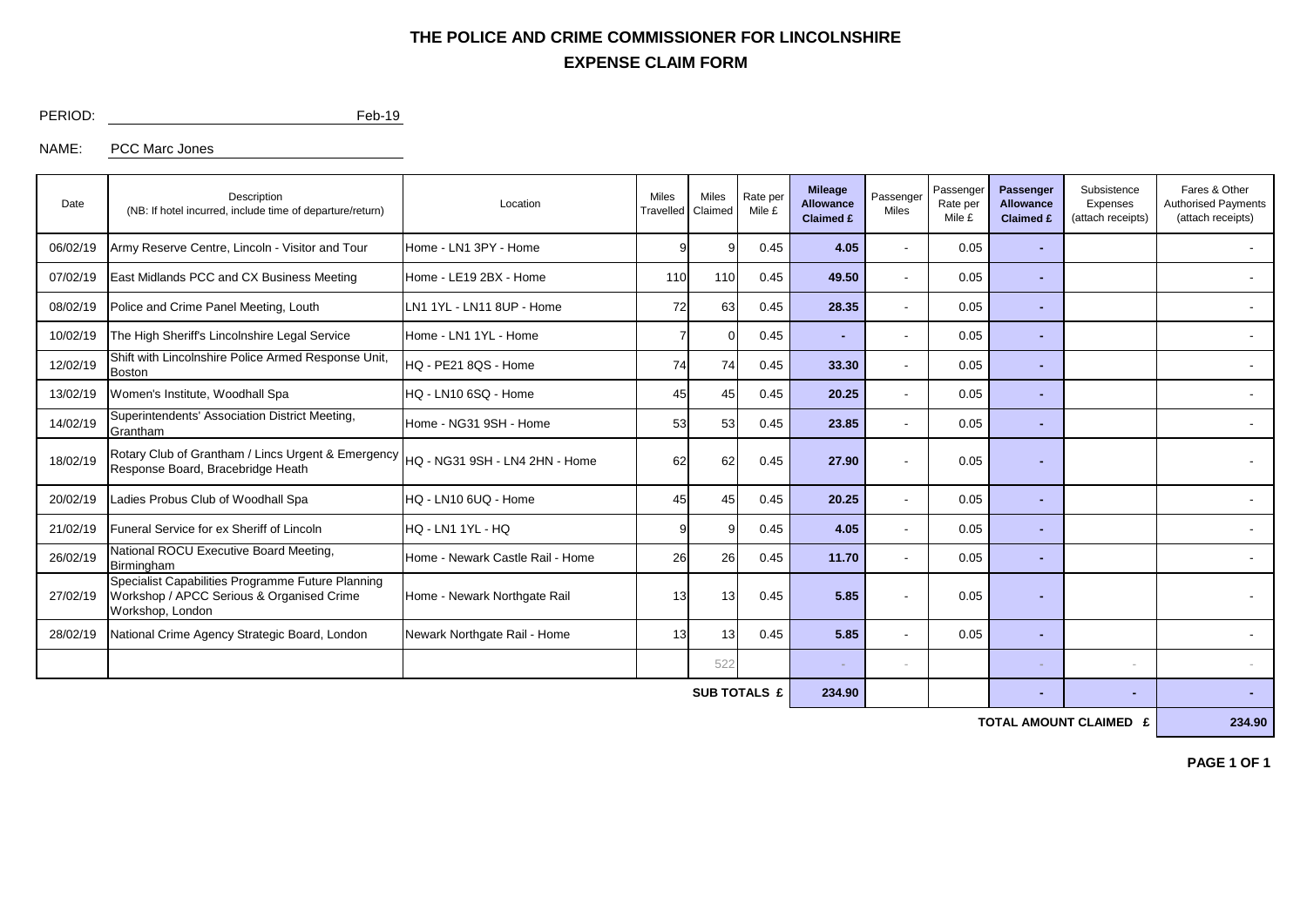## **PCC Marc Jones 2016-2020 - Travel Bookings**

| <b>Booking</b> | Date of    |                                        |                |                                                   | <b>Travel</b> | Reimbursed |  |              |        |
|----------------|------------|----------------------------------------|----------------|---------------------------------------------------|---------------|------------|--|--------------|--------|
| Date           | Travel     | <b>Type Description</b>                | Provider       | <b>Purpose of Journey</b>                         | Class         | to PCC     |  | Cost to OPCC |        |
|                |            |                                        | Cross Country/ |                                                   |               |            |  |              |        |
| 17/01/2019     | 26/02/2019 | Rail Newark Castle - Birmingham Return | EM Trains      | National ROCU Executive Board, Birmingham         | Std           |            |  |              | 52.00  |
| 19/02/2019     | 27/02/2019 | Rail Newark NNG - London KX Return     | LNER           | Specialist Capabilities and APCC Meetings, London | Std           |            |  |              | 159.00 |